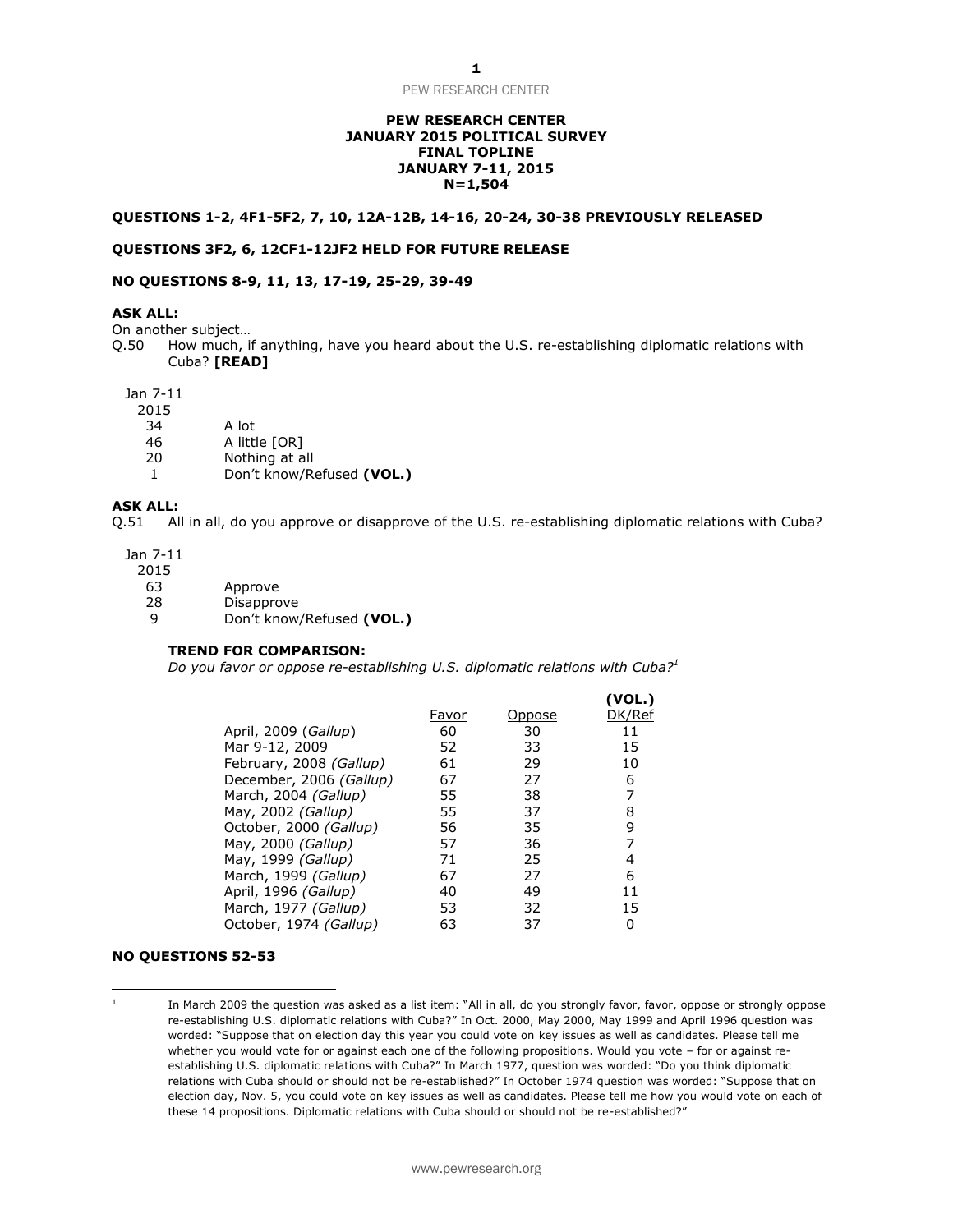# **ASK ALL:**

Q.54 And, would you favor or oppose the U.S. ending its trade embargo against Cuba, which would allow U.S. companies to do business in Cuba and Cuban companies to do business in the U.S.?

# Jan 7-11

2015

- 66 Favor
- 28 Oppose

5 Don't know/Refused **(VOL.)**

# **TREND FOR COMPARISON:**

*Apart from their diplomatic relations, do you favor or oppose the United States government ending its trade embargo against Cuba?*

|                                     |       |        | (VOL.) |
|-------------------------------------|-------|--------|--------|
|                                     | Favor | Oppose | DK/Ref |
| Apr 20-21, 2009 (Gallup)            | 51    | 36     | 13     |
| May 20-22, 2002 (Gallup)            | 50    | 38     | 12     |
| May 5-7, 2000 (Gallup) <sup>2</sup> | 48    | 42     | 10     |
| May 7-9, 1999 (Gallup)              | 51    | 42     |        |
| Mar 19-21, 1999 (Gallup)            | 51    | 39     | 10     |

#### **ASK ALL:**

Q.55 Over the next several years, do you think Cuba will become more democratic, less democratic, or will it be about the same as it is now?

Jan 7-11

2015

- 32 More democratic
- 3 Less democratic
- 60 About the same as it is now
- 5 Don't know/Refused **(VOL.)**

# **NO QUESTIONS 56-60, 67-68**

# **QUESTIONS 61-66 PREVIOUSLY RELEASED**

#### **ASK ALL:**

PARTY In politics TODAY, do you consider yourself a Republican, Democrat, or independent? **ASK IF INDEP/NO PREF/OTHER/DK/REF (PARTY=3,4,5,9):**

PARTYLN As of today do you lean more to the Republican Party or more to the Democratic Party?

|                      |            |          |                        | (VOL.)<br>No   | (VOL.)<br>Other | (VOL.)        | Lean       | Lean |
|----------------------|------------|----------|------------------------|----------------|-----------------|---------------|------------|------|
|                      | Republican | Democrat | Independent preference |                | party           | DK/Ref        | <b>Rep</b> | Dem  |
| Jan 7-11, 2015       | 21         | 30       | 44                     | 3              |                 |               | 19         | 18   |
| Dec 3-7, 2014        | 24         | 31       | 39                     | 3              | 1               | 2             | 17         | 17   |
| Nov 6-9, 2014        | 27         | 32       | 36                     | 2              | $\ast$          |               | 15         | 16   |
| Oct 15-20, 2014      | 24         | 33       | 38                     | 4              | $\ast$          |               | 13         | 17   |
| Sep 2-9, 2014        | 24         | 33       | 38                     | 3              | 1               | 2             | 15         | 15   |
| Aug 20-24, 2014      | 24         | 31       | 37                     | 4              |                 | 4             | 15         | 16   |
| Jul 8-14, 2014       | 25         | 34       | 37                     | $\overline{2}$ |                 |               | 16         | 15   |
| Apr 23-27, 2014      | 24         | 30       | 41                     | 2              |                 | 2             | 18         | 17   |
| Jan 23-Mar 16, 2014  | 22         | 31       | 41                     | 3              |                 | 2             | 17         | 17   |
| Feb 14-23, 2014      | 22         | 32       | 39                     | 4              |                 | $\mathcal{P}$ | 14         | 17   |
| Jan 15-19, 2014      | 21         | 31       | 41                     | 3              |                 | 2             | 18         | 16   |
| <b>Yearly Totals</b> |            |          |                        |                |                 |               |            |      |
| 2014                 | 23.2       | 31.5     | 39.5                   | 3.1            | .7              | 2.0           | 16.2       | 16.5 |
| 2013                 | 23.9       | 32.1     | 38.3                   | 2.9            | .5              | 2.2           | 16.0       | 16.0 |
| 2012                 | 24.7       | 32.6     | 36.4                   | 3.1            | .5              | 2.7           | 14.4       | 16.1 |

  $\overline{2}$ 

In May 2000, May 1999 and March 1999 question was worded: "Suppose that on election day this year you could vote on key issues as well as candidates. Please tell me whether you would vote for or against each one of the following propositions. Would you vote - for or against ending the U.S. trade embargo with Cuba?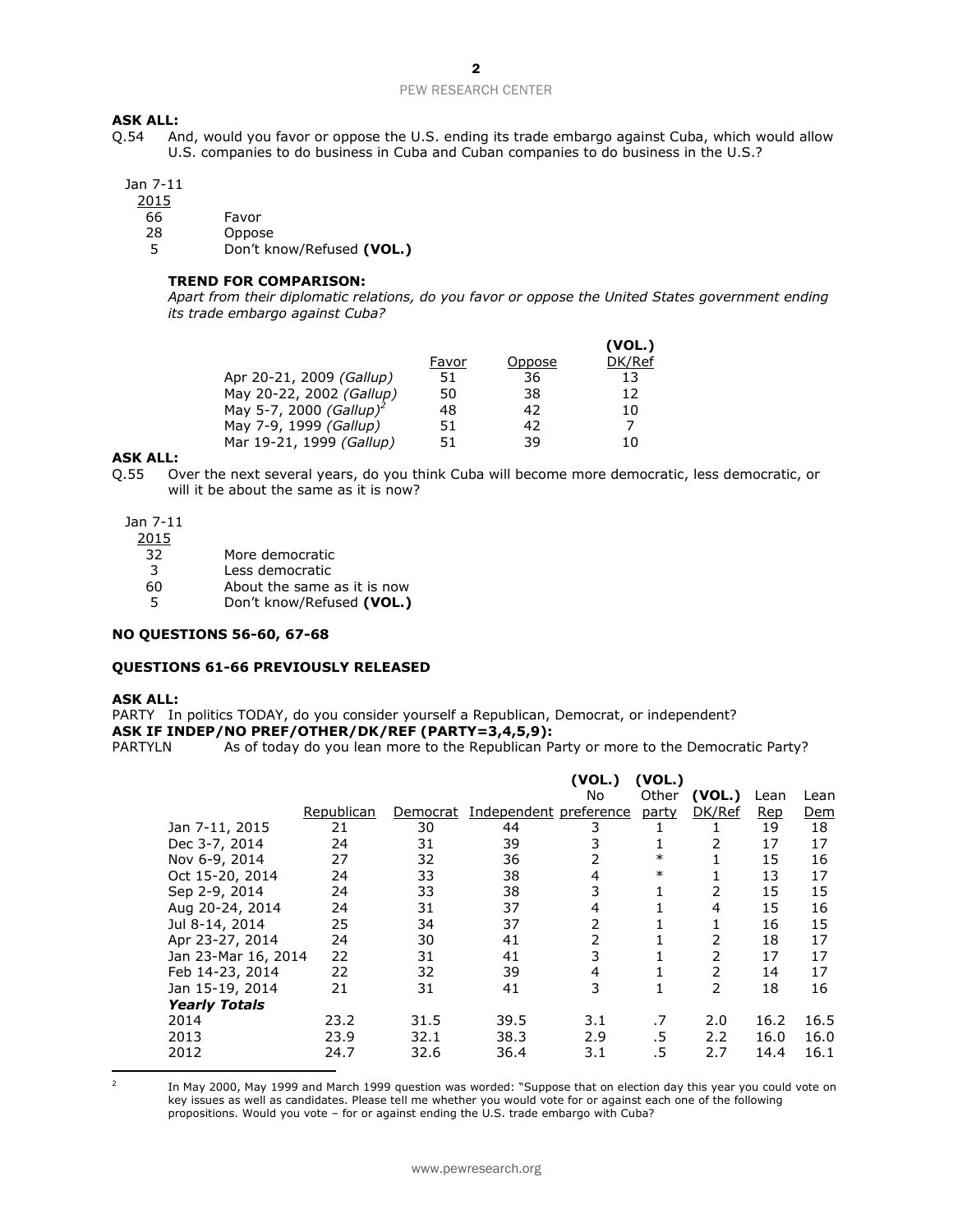# **PARTY/PARTYLN CONTINUED...**

|                   |            |          |                        | (VOL.)  | (VOL.)    |        |      |            |
|-------------------|------------|----------|------------------------|---------|-----------|--------|------|------------|
|                   |            |          |                        | No      | Other     | (VOL.) | Lean | Lean       |
|                   | Republican | Democrat | Independent preference |         | party     | DK/Ref | Rep  | <u>Dem</u> |
| 2011              | 24.3       | 32.3     | 37.4                   | 3.1     | .4        | 2.5    | 15.7 | 15.6       |
| 2010              | 25.2       | 32.7     | 35.2                   | 3.6     | .4        | 2.8    | 14.5 | 14.1       |
| 2009              | 23.9       | 34.4     | 35.1                   | 3.4     | $\cdot$   | 2.8    | 13.1 | 15.7       |
| 2008              | 25.7       | 36.0     | 31.5                   | 3.6     | $\cdot$ 3 | 3.0    | 10.6 | 15.2       |
| 2007              | 25.3       | 32.9     | 34.1                   | 4.3     | .4        | 2.9    | 10.9 | 17.0       |
| 2006              | 27.8       | 33.1     | 30.9                   | 4.4     | .3        | 3.4    | 10.5 | 15.1       |
| 2005              | 29.3       | 32.8     | 30.2                   | 4.5     | $\cdot$ 3 | 2.8    | 10.3 | 14.9       |
| 2004              | 30.0       | 33.5     | 29.5                   | 3.8     | $\cdot$   | 3.0    | 11.7 | 13.4       |
| 2003              | 30.3       | 31.5     | 30.5                   | 4.8     | $.5\,$    | 2.5    | 12.0 | 12.6       |
| 2002              | 30.4       | 31.4     | 29.8                   | 5.0     | .7        | 2.7    | 12.4 | 11.6       |
| 2001              | 29.0       | 33.2     | 29.5                   | 5.2     | .6        | 2.6    | 11.9 | 11.6       |
| 2001 Post-Sept 11 | 30.9       | 31.8     | 27.9                   | 5.2     | .6        | 3.6    | 11.7 | 9.4        |
| 2001 Pre-Sept 11  | 27.3       | 34.4     | 30.9                   | 5.1     | $.6\,$    | 1.7    | 12.1 | 13.5       |
| 2000              | 28.0       | 33.4     | 29.1                   | 5.5     | $.5\,$    | 3.6    | 11.6 | 11.7       |
| 1999              | 26.6       | 33.5     | 33.7                   | 3.9     | .5        | 1.9    | 13.0 | 14.5       |
| 1998              | 27.9       | 33.7     | 31.1                   | 4.6     | .4        | 2.3    | 11.6 | 13.1       |
| 1997              | 28.0       | 33.4     | 32.0                   | 4.0     | .4        | 2.3    | 12.2 | 14.1       |
| 1996              | 28.9       | 33.9     | 31.8                   | 3.0     | $\cdot$   | 2.0    | 12.1 | 14.9       |
| 1995              | 31.6       | 30.0     | 33.7                   | 2.4     | .6        | 1.3    | 15.1 | 13.5       |
| 1994              | 30.1       | 31.5     | 33.5                   | 1.3     | $- -$     | 3.6    | 13.7 | 12.2       |
| 1993              | 27.4       | 33.6     | 34.2                   | 4.4     | $1.5\,$   | 2.9    | 11.5 | 14.9       |
| 1992              | 27.6       | 33.7     | 34.7                   | $1.5\,$ | 0         | 2.5    | 12.6 | 16.5       |
| 1991              | 30.9       | 31.4     | 33.2                   | 0       | 1.4       | 3.0    | 14.7 | 10.8       |
| 1990              | 30.9       | 33.2     | 29.3                   | 1.2     | 1.9       | 3.4    | 12.4 | 11.3       |
| 1989              | 33         | 33       | 34                     |         | --        | --     | $-$  |            |
| 1987              | 26         | 35       | 39                     |         |           | $-1$   | --   |            |

# **QUESTIONS REPJOB-DEMJOB PREVIOUSLY RELEASED**

**ASK ALL:**

TEAPARTY2 From what you know, do you agree or disagree with the Tea Party movement, or don't you have an opinion either way?

|                          | <u>Agree</u> | Disagree | No opinion<br>either way | (VOL.)<br>Haven't<br>heard of | (VOL.)<br><b>Refused</b> | Not<br>heard of/<br><u>DК</u> |
|--------------------------|--------------|----------|--------------------------|-------------------------------|--------------------------|-------------------------------|
| Jan 7-11, 2015           | 17           | 27       | 52                       | 2                             |                          | $- -$                         |
| Jan 23-Mar 16, 2014      | 18           | 28       | 51                       |                               | 2                        |                               |
| Oct 9-13, 2013           | 19           | 32       | 46                       | 2                             | 2                        |                               |
| Jul 17-21, 2013          | 18           | 25       | 52                       | 4                             |                          |                               |
| Jun 12-16, 2013          | 22           | 29       | 46                       | 2                             | 2                        |                               |
| May 23-26, 2013          | 17           | 20       | 56                       | 3                             | 4                        |                               |
| Feb 14-17, 2013          | 19           | 26       | 52                       | 2                             |                          |                               |
| Dec 5-9, 2012            | 18           | 29       | 50                       | 2                             |                          |                               |
| Oct 31-Nov 3, 2012 (RVs) | 19           | 29       | 47                       | 1                             | 3                        |                               |
| Oct 4-7, 2012            | 19           | 25       | 52                       | 2                             | 2                        |                               |
| Sep 12-16, 2012          | 18           | 26       | 53                       | $\overline{2}$                | 2                        |                               |
| Jul 16-26, 2012          | 16           | 27       | 54                       | 2                             |                          |                               |
| Jun 28-Jul 9, 2012       | 19           | 27       | 49                       | 3                             | 2                        |                               |
| Jun 7-17, 2012           | 21           | 25       | 52                       | 2                             |                          |                               |
| May 9-Jun 3, 2012        | 16           | 25       | 54                       | 2                             | 3                        |                               |
| Apr 4-15, 2012           | 20           | 26       | 50                       | 3                             | 2                        |                               |
| Mar 7-11, 2012           | 19           | 29       | 48                       | 2                             | 2                        |                               |
| Feb 8-12, 2012           | 18           | 25       | 53                       | 2                             | 2                        |                               |
| Jan 11-16, 2012          | 20           | 24       | 52                       | 2                             | 2                        |                               |
| Jan 4-8, 2012            | 18           | 25       | 52                       | 2                             | 3                        |                               |
| Dec 7-11, 2011           | 19           | 27       | 50                       | 2                             | 2                        |                               |
| Nov 9-14, 2011           | 20           | 27       | 51                       | 1                             |                          |                               |